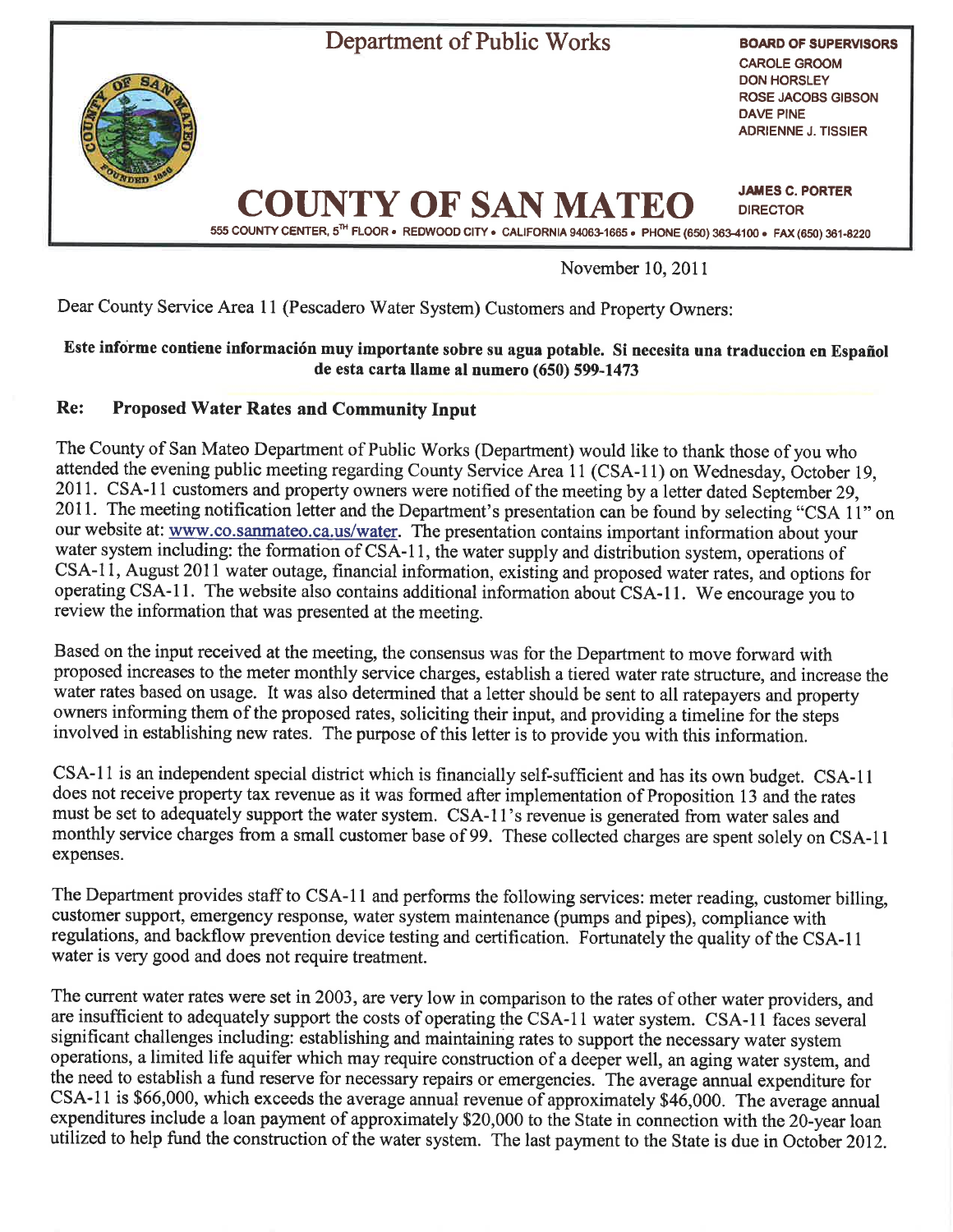#### Page 2

Although this will help in reducing future expenditures, it is still necessary to raise water rates to pay for upcoming capital improvements and to establish a prudent reserve fund.

# Proposed Water Rates

We are proposing to establish a tiered rate structure in which the cost of water increases based on the amount of water used. We believe the tiered structure is more equitable to customers who use less water and will encourage water conservation, which will help preserve the life of the water supply or aquifer.

The proposed water rates would pay for:

- Operation and maintenance of the pump and well systems
- Operation and maintenance of the storage tank and distribution system
- Water system improvements or upgrades
- Repairs to and replacement of the fire hydrants, pipes, fittings and valves
- Emergency response and repairs
- Compliance with local, state and federal health, safety and environmental protection regulations
- Meter reading, billing, administration, and customer service
- Establishing a prudent fund reserve for unanticipated costs.

The table below illustrates the proposed monthly service charges and water rates for CSA-I1, as well as the rates currently charged by nearby water agencies. As indicated in the table, the CSA-I1 water rates are significantly lower than the rates of other water providers. The proposed rates strive to balance the increase to guaranteed revenue (Meter Monthly Service Charges) with a revenue increase from water charges based on water rate increases, tiered rate structure, and the fluctuations based on customer usage.

|                                                 | $CSA - 11$             |                                                  | <b>Other Water Agencies</b>                                                                                                                                                                                                                                                                                                 |                                                |                                                              |
|-------------------------------------------------|------------------------|--------------------------------------------------|-----------------------------------------------------------------------------------------------------------------------------------------------------------------------------------------------------------------------------------------------------------------------------------------------------------------------------|------------------------------------------------|--------------------------------------------------------------|
| No. of Customers                                | 99                     |                                                  | 6,583                                                                                                                                                                                                                                                                                                                       | 12,412                                         | 1,656                                                        |
|                                                 | <b>Current</b><br>Rate | <b>Proposed</b><br><b>Tiered</b><br><b>Rates</b> | Coastside<br><b>County</b><br>Water<br><b>Rates</b>                                                                                                                                                                                                                                                                         | <b>North Coast</b><br>County<br>Water<br>Rates | <b>Montara</b><br>Water &<br><b>Sanitary</b><br><b>Rates</b> |
| $5/8"$ x $3/4"$ Meter<br>Monthly Service Charge | \$22                   | \$28                                             | \$15.36                                                                                                                                                                                                                                                                                                                     | \$24.94                                        | \$20.84                                                      |
| 1-1/2" Meter Monthly<br>Service Charge          | \$33                   | \$42                                             | \$74.32                                                                                                                                                                                                                                                                                                                     | \$44.95                                        | \$37.51                                                      |
| Tier 1 Water Rate<br>$(0-8 \text{ Unit*})$      | \$1.38                 | \$2.69                                           | \$5.02                                                                                                                                                                                                                                                                                                                      | \$2.53<br>$(0-5 \text{ Unit})$                 | \$6.54<br>$(0-6$ Unit)                                       |
| Tier 2 Water Rate<br>$(9-25 \text{ Unit})$      |                        | \$4.04                                           | \$5.53                                                                                                                                                                                                                                                                                                                      | \$5.62<br>$(6-16 \text{ Unit})$                | \$8.72<br>$(7-13$ Unit)                                      |
| Tier 3 Water Rate<br>$(26-40 \text{ Unit})$     |                        | \$5.45                                           | \$7.19                                                                                                                                                                                                                                                                                                                      | \$8.04<br>$(17-28 \text{ Unit})$               | \$10.9<br>$(14-27 \text{ Unit})$                             |
| Tier 4 Water Rate<br>$($ 240 Unit)              |                        | \$7.36<br>$-1$                                   | \$8.88<br>$\ddot{ }$ $\ddot{ }$ $\ddot{ }$ $\ddot{ }$ $\ddot{ }$ $\ddot{ }$ $\ddot{ }$ $\ddot{ }$ $\ddot{ }$ $\ddot{ }$ $\ddot{ }$ $\ddot{ }$ $\ddot{ }$ $\ddot{ }$ $\ddot{ }$ $\ddot{ }$ $\ddot{ }$ $\ddot{ }$ $\ddot{ }$ $\ddot{ }$ $\ddot{ }$ $\ddot{ }$ $\ddot{ }$ $\ddot{ }$ $\ddot{ }$ $\ddot{ }$ $\ddot{ }$ $\ddot{$ | \$14.75<br>$($ 28 Unit)                        | \$15.26<br>$($ 27 Unit)                                      |

{< I unit of water is equal to 7 48 gallons or one hundred cubic feet of water.